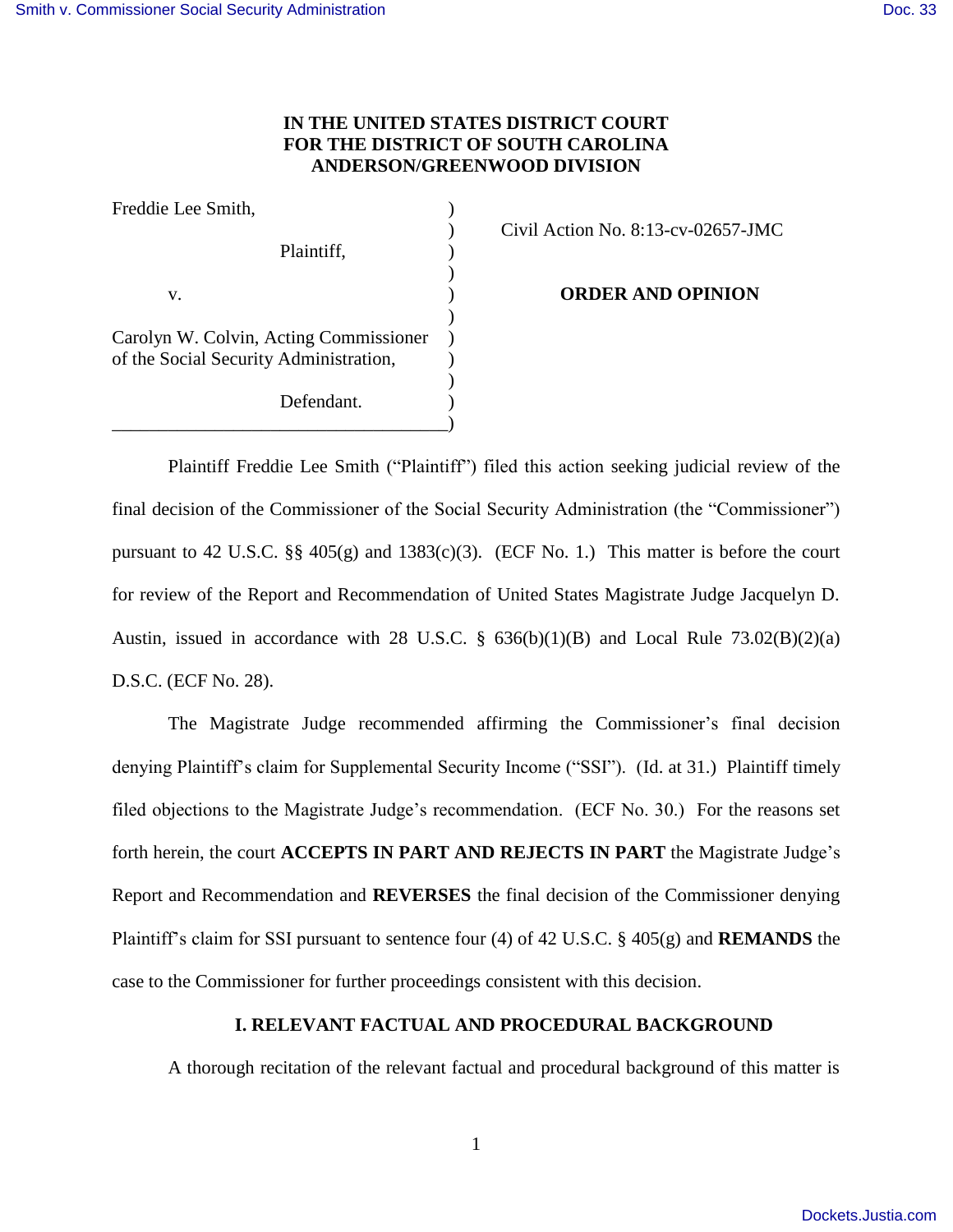discussed in the Report and Recommendation. (See ECF No. 28.) The court concludes, upon its own careful review of the record, that the Magistrate Judge's factual and procedural summation is accurate and incorporates it by reference. The court will only reference herein facts pertinent to the analysis of Plaintiff's claims.

Plaintiff was born on December 3, 1960, and is presently 54 years old. (ECF No. 13-5 at 2.) This matter is Plaintiff's third application for disability benefits. (ECF No. 13-2 at 15.) Plaintiff previously applied in 2003, with a denial at the hearing level in 2006, and again in 2009, with a denial at the hearing level on July 30, 2010. (Id.) On August 11, 2010, Plaintiff filed this third application, alleging a disability onset date of July 31, 2010, due to severe impairments of major depression, mixed personality disorder, dysthymia, hypertensive heart disease, anxiety disorder, hyperlipidemia, headaches/migraines, neck pain, uncontrolled hypertension, chest pain, degenerative disc disease, mental retardation, cervical radiculopathy, cervical spondylosis, spinal canal narrowing, and spinal cord effacement and mental impairments of major depression, mixed personality disorder, dysthymia, anxiety disorder, and mental retardation. (ECF No. 13-5 at 2; ECF No. 13-6 at 42.) Plaintiff's claim was denied on September 28, 2010, and again on reconsideration on December 15, 2010. (ECF No. 13-4 at 3, 13.) On July 17, 2012, Plaintiff had a hearing before an Administrative Law Judge ("ALJ"), who found on October 5, 2012, that Plaintiff is not disabled under § 1614(a)(3)(A) of the Social Security Act. (ECF No. 13-2 at 13, 34.) Thereafter, the Appeals Council denied Plaintiff's request for review on August 2, 2013, making the ALJ's decision the final decision of the Commissioner for purposes of judicial review. (Id. at 2.)

 Subsequently, on September 27, 2013, Plaintiff commenced this action in the United States District Court for the District of South Carolina pursuant to 42 U.S.C. §§ 405(g) and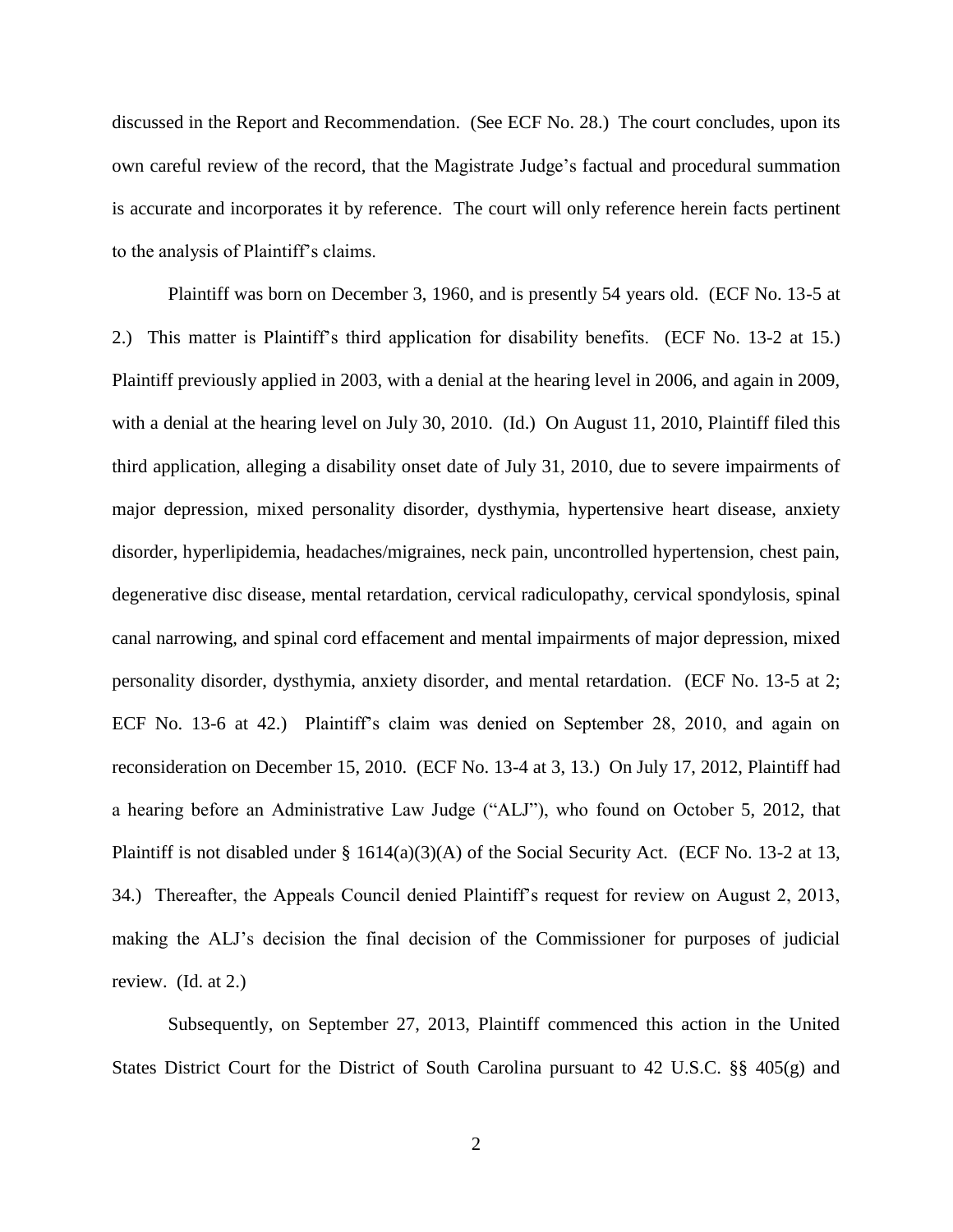1383(c)(3) to obtain judicial review of the Commissioner's final decision denying Plaintiff's claim for SSI. (ECF No. 1.) On May 9, 2014, Plaintiff filed an Amended Complaint, seeking benefits starting on December 3, 2010. (ECF No. 15 at 2.) On February 3, 2015, the Magistrate Judge issued her recommendation that the Commissioner's final decision denying Plaintiff's claim for SSI be affirmed. (ECF No. 28.)

 In the Report and Recommendation, the Magistrate Judge found that the opinion of Plaintiff's treating physician, Dr. Joy Dina Hudson, that Plaintiff is disabled is "not entitled to controlling weight." (Id. at 25.) The Magistrate Judge found that the ALJ "adequately explained his consideration of Dr. Hudson's opinion in light of the record evidence and explained his weighing of the same" and "properly weighed and considered all the evidence of record and the opinions of the State agency medical consultants," and thus the weight given to Dr. Hudson's opinion was "supported by substantial evidence." (Id. at 26.) Further, the Magistrate Judge found that Plaintiff had not explained how the assignment of Plaintiff's case to the same ALJ as his previous decision violated any due process rights under the Administrative Procedures Act. (Id. at 26.) Finally, the Magistrate Judge found that the ALJ properly applied the ruling of Albright v. Commr. of Soc. Sec. Admin., 174 F.3d 473 (4th Cir. 1999), when making his decision. (Id. at 27-31.)

 Plaintiff timely filed objections to the Magistrate Judge's recommendation on February 20, 2015. (ECF No. 30.) The Commissioner filed a response to Plaintiff's objections on March 9, 2015. (ECF No. 31.)

#### **II. LEGAL STANDARD AND ANALYSIS**

The Magistrate Judge makes only a recommendation to this court. The recommendation has no presumptive weight. The responsibility to make a final determination remains with this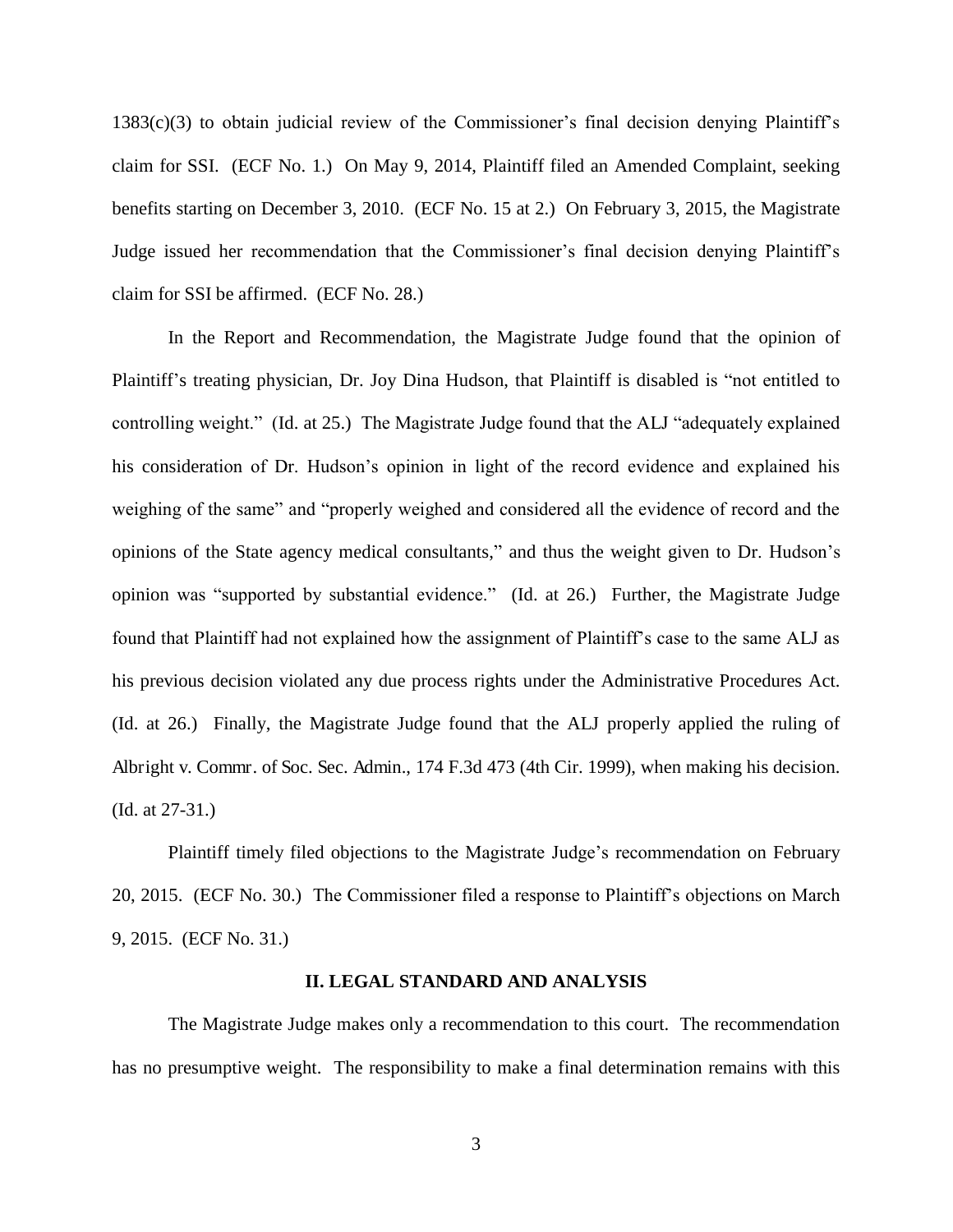court. See Mathews v. Weber, 423 U.S. 261, 270-71 (1976). The court reviews de novo only those portions of a Magistrate Judge's Report and Recommendation to which specific objections are filed, and reviews those portions which are not objected to—including those portions to which only "general and conclusory" objections have been made—for clear error. Diamond v. Colonial Life & Acc. Ins. Co., 416 F.3d 310, 315 (4th Cir. 2005); Camby v. Davis, 718 F.2d 198, 200 (4th Cir. 1983); Orpiano v. Johnson, 687 F.2d 44, 47 (4th Cir. 1982). The court may accept, reject, or modify, in whole or in part, the recommendation of the Magistrate Judge or recommit the matter with instructions. See 28 U.S.C. § 636(b)(1).

The role of the federal judiciary in the administrative scheme established by the Social Security Act is a limited one. Section  $405(g)$  of the Act provides, "the findings of the Commissioner of Social Security as to any fact, if supported by substantial evidence, shall be conclusive . . . ." 42 U.S.C. § 405(g). "Substantial evidence has been defined innumerable times as more than a scintilla, but less than a preponderance." Thomas v. Celebrezze, 331 F.2d 541, 543 (4th Cir. 1964). This standard precludes a de novo review of the factual circumstances that substitutes the court's findings for those of the Commissioner. See Vitek v. Finch, 438 F.2d 1157 (4th Cir. 1971). The court must uphold the Commissioner's decision as long as it is supported by substantial evidence. See Blalock v. Richardson, 483 F.2d 773, 775 (4th Cir. 1972). "From this it does not follow, however, that the findings of the administrative agency are to be mechanically accepted. The statutorily granted right of review contemplates more than an uncritical rubber stamping of the administrative agency." Flack v. Cohen, 413 F.2d 278, 279 (4th Cir. 1969). "[T]he courts must not abdicate their responsibility to give careful scrutiny to the whole record to assure that there is a sound foundation for the [Commissioner's] findings, and that this conclusion is rational." Vitek, 438 F.2d at 1157–58.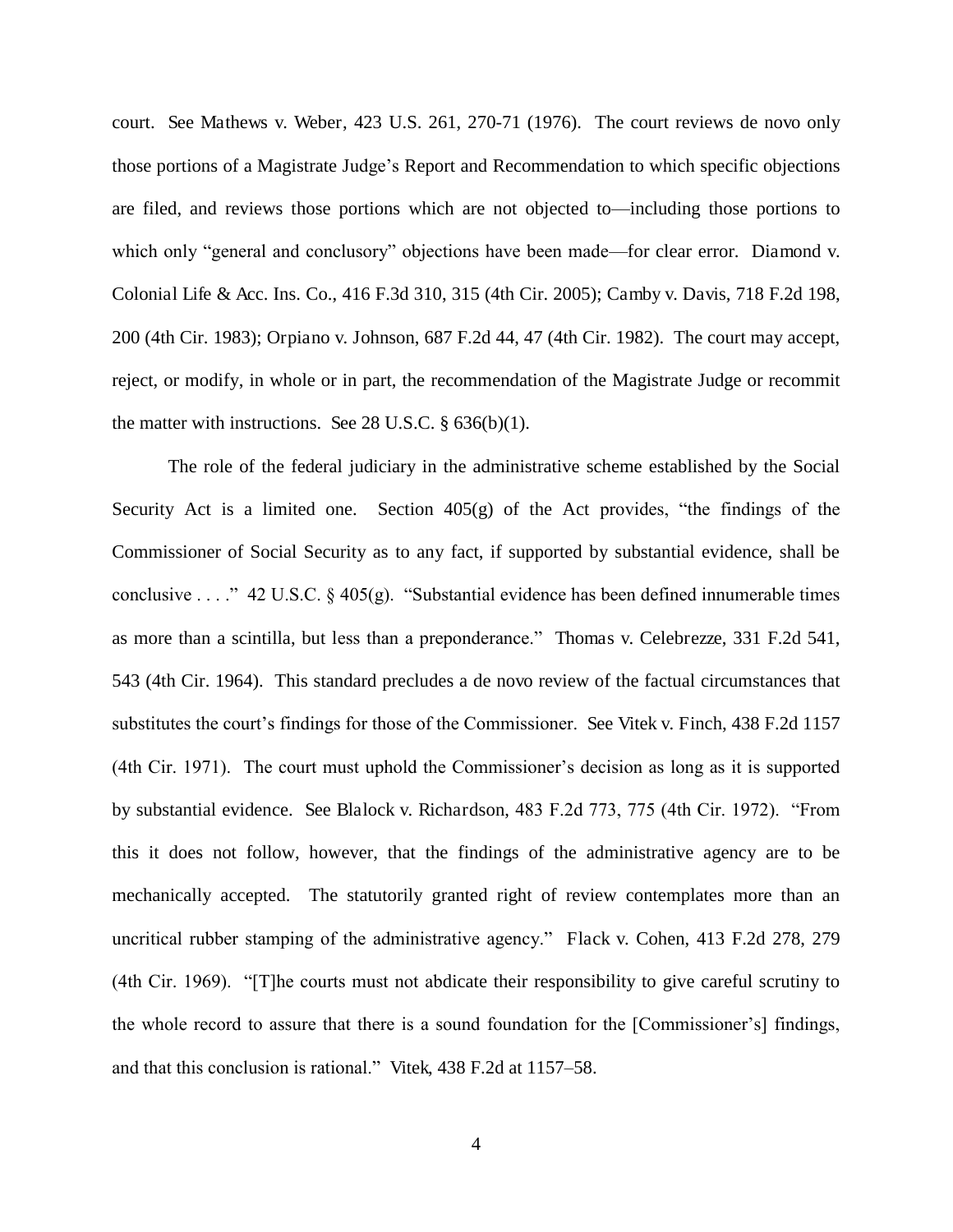Plaintiff objects on three grounds, arguing that the Magistrate Judge (1) "erroneously determined that the ALJ properly applied Albright by assigning 'great weight' to his prior decision," (2) "improperly determined that the Greenville ODAR [Office of Disability Adjudication and Review] did not violate Plaintiff's due process rights and the APA by failing to assign this case to an ALJ on a rotational basis," and (3) "improperly rejected the opinions of Dr. Joy Dina Hudson, [Plaintiff's] primary care physician, when her opinions were entitled to controlling weight under 20 C.F.R. § 404. 1527 and [Social Security Ruling] 96-2." (ECF No. 30 at 1-4.)

Plaintiff argues that the Magistrate Judge's and ALJ's focus on the 10 day gap between the denial of his second application and the filing of this application, rather than the 27 month gap between the rendering of the current decision and the prior decision, when determining the weight to give the prior decision was a misapplication of Albright. (Id. at 3.) In Albright, the United States Court of Appeals for the Fourth Circuit noted, "[a]lthough we might state with some assurance that a claimant's condition very likely remains unchanged within a discrete twoweek period, we would grow ever less confident as the timeframe expands." 174 F.3d at 477. In Albright, the relevant time period to consider whether the plaintiff's condition had changed, and thus whether to afford great weight to the prior decision, spanned three years—from the time his initial claim was denied until his insured status expired. In Lively v. *Sec'y of Health and Human*  Serv., 820 F.2d 1391 (4th Cir. 1987), which the Fourth Circuit discussed in Albright, the relevant time period was two weeks—from the time the plaintiff's initial application was denied to when the plaintiff turned 55, qualifying him as an applicant of "advanced age." 820 F.2d at 1392. The Fourth Circuit found, "[i]t is utterly inconceivable that his condition had so improved in two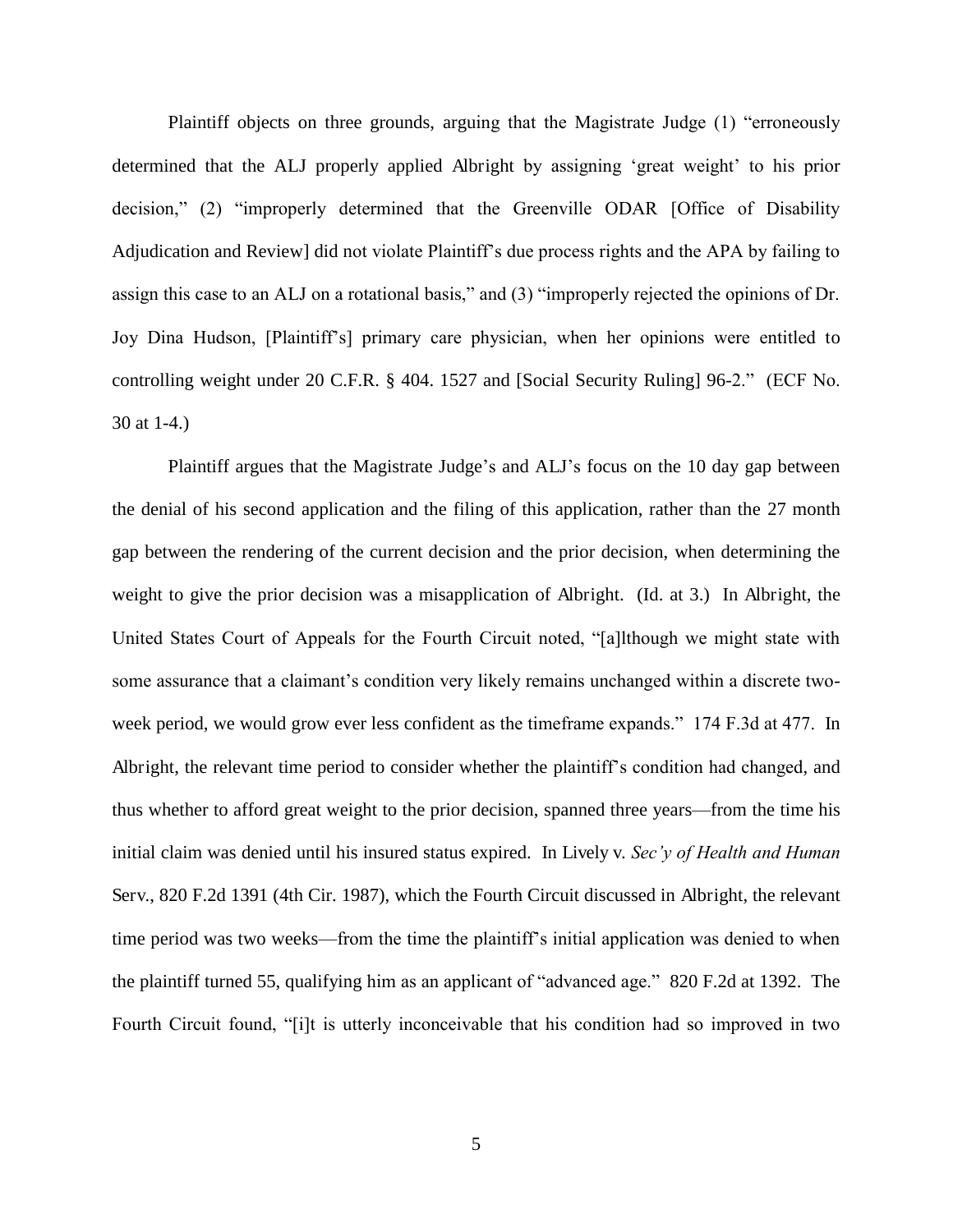weeks" to logically allow for a change from a determination that the plaintiff was able to perform light work to one that he was able to perform medium work. Id.

The court disagrees with Plaintiff's argument that the relevant time period in this case is 27 months. The decisions in Albright and Lively show that the relevant time period when considering how much weight to give a prior decision is the time period from the date of the last decision to the date at which Plaintiff alleges a change in status, not to the time of the next denial. In Albright, the time period was determined to end when the plaintiff's insured status expired; in Lively, the time period ended when the plaintiff turned 55. Here, then, it would seem proper to put the relevant time period as from the time the previous application was denied, July 30, 2010, to when Plaintiff alleges his disability onset occurred, initially July 31, 2010, amended to December 3, 2010. Thus, the relevant time period here would be approximately four months, $\frac{1}{1}$ longer than the two weeks in Lively, but significantly shorter than the three years in Albright. As such, the court does not consider this time period to be so lengthy as to require the ALJ to afford little weight to the prior decision.

In addition, as the Magistrate Judge noted, the ALJ considered evidence from the time period after the prior decision and noted "relatively little change" in Plaintiff's condition since the decision. (ECF No. 28 at 29-30; see also ECF No. 13-2 at 29-30.) Further, the ALJ took the passage of time into account in his decision, noting "the mere passage of time (albeit a mere 5 months since the date of the last decision and his current alleged onset date) can cause a digression in the claimant's condition, I have further limited the claimant's postural limitations." (ECF No. 13-2 at 30.) Therefore, the court does not find a misapplication by either the

 $\overline{a}$ 

<sup>1</sup> Notably, both the ALJ and Magistrate Judge round up the time period to five months. (See ECF Nos. 13-2 at 30; 28 at 29.)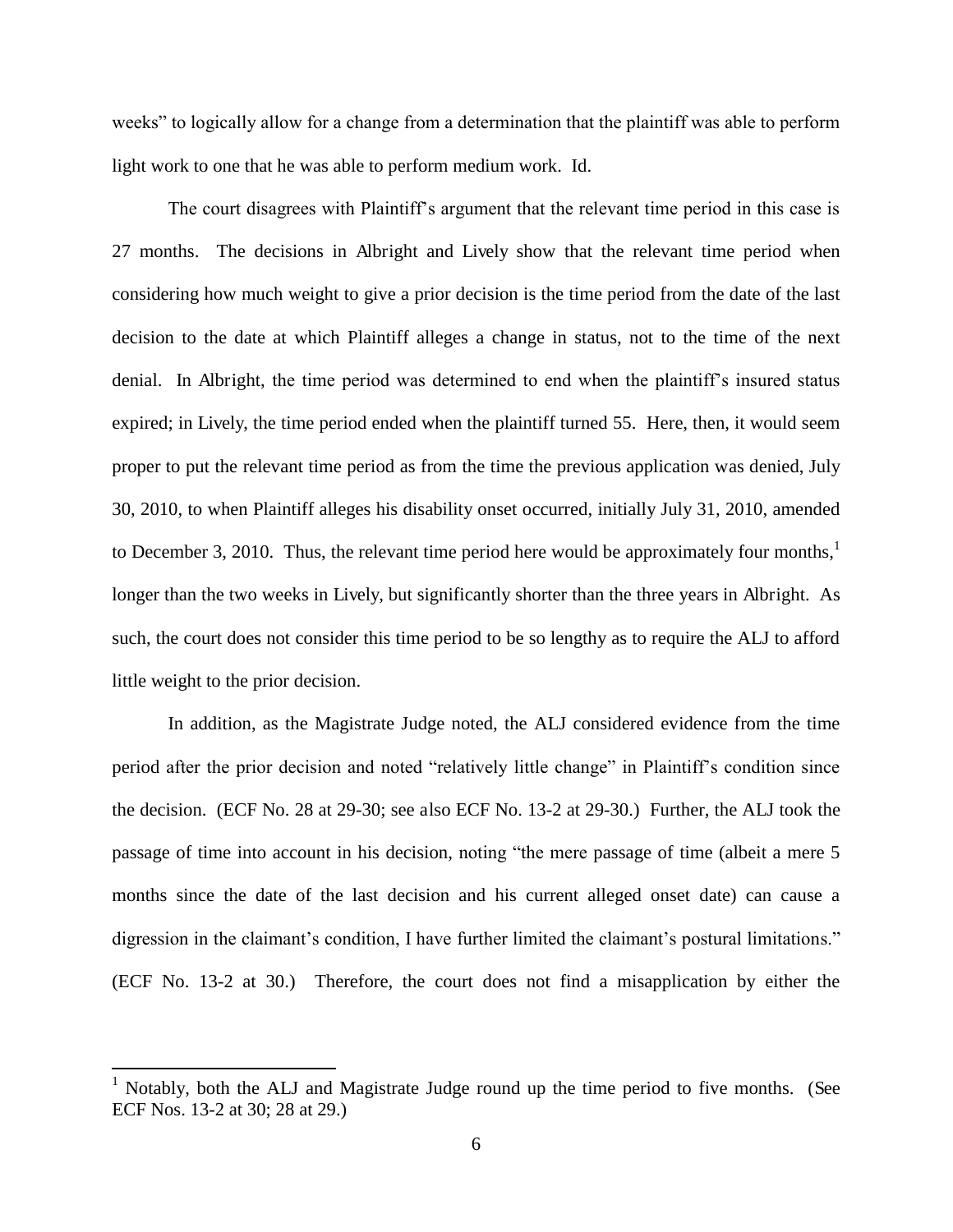Magistrate Judge or the ALJ of the Albright decision, and adopts the Magistrate Judge's recommendation on this point.

Plaintiff next argues that he was prejudiced when his case was assigned to the same ALJ who had denied his prior claim. (ECF No. 30 at 4.) Plaintiff argues that "the prejudice here is obvious," but fails to show any specific examples to support this claim other than that the ALJ decided against Plaintiff in prior decisions. (Id.) Defendant argues "the mere fact that the ALJ found Plaintiff not credible on two separate occasions does not, by itself, establish bias, and moreover, the ALJ's decision reflects that his second credibility determination was based on his review of recently-submitted evidence rather than on his previous impressions." The court agrees. The ALJ specifically addressed his determination of Plaintiff's credibility in his decision, and each point is based upon documents and testimony from this case, not upon determinations made on prior applications. (ECF No. 13-2 at 26-28.) Further, as the ALJ noted both in his decision and on the record at the hearing, even if Plaintiff's case had been heard by another ALJ, "any Judge that hears the case will be aware of the prior decision and the conclusions made therein." (Id. at 13.) Thus, Plaintiff has failed to establish bias on the part of the ALJ and the court adopts the recommendation of the Magistrate Judge on this point.

Finally, Plaintiff argues that the Magistrate Judge erred in finding the ALJ properly weighed the opinions of Plaintiff's treating physician. (ECF No. 30 at 1-3.) Specifically, Plaintiff argues that the ALJ failed to "set forth the systematic analysis required by 20 C.F.R. § 404.1527(c)" when explaining why he gave "little weight" to Dr. Hudson's opinions. (Id. at 3; see ECF No. 13-2 at 32.)

The weight given to medical opinions is guided by 20 C.F.R. § 404.1527(c), which outlines six factors to be considered: (1) examining relationship ("[g]enerally, we give more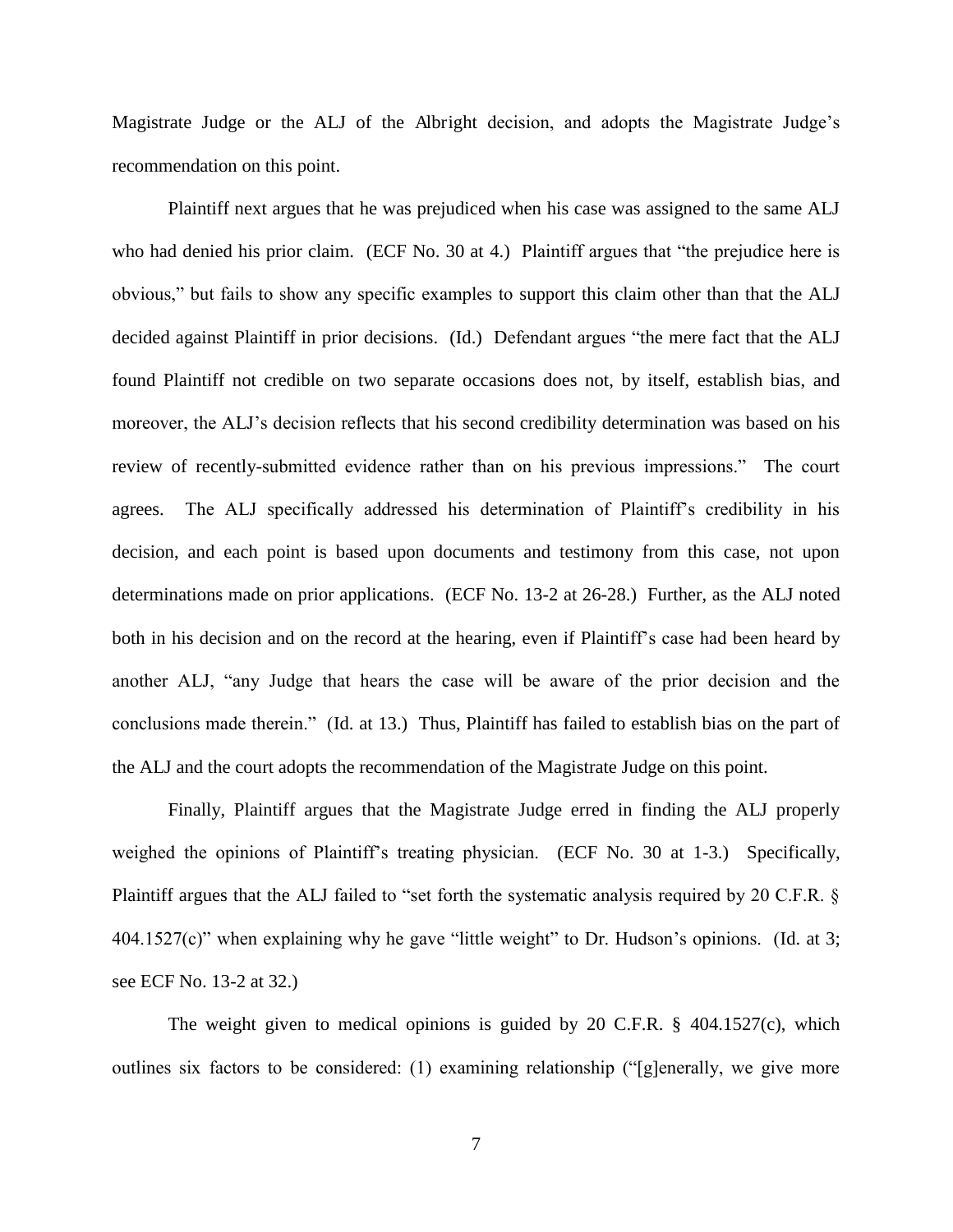weight to the opinion of a source who has examined you than the opinion of a source who has not examined you"), (2) treatment relationship, including length of treatment relationship, frequency of examination, and the nature and extent of the treatment relationship, (3) supportability ("[t]he more a medical source presents relevant evidence to support an opinion... the more weight we will give that opinion"), (4) consistency, (5) specialization, and (6) other factors. The ALJ specifically addresses factors 3 and 4 when discussing why he afforded Dr. Hudson's opinion little weight, but fails to address the other factors. (ECF No. 13-2 at 32.) When considering how to weigh medical opinions, ALJs are to consider all of the factors. 20 C.F.R. § 404.1527(c). Notably, the ALJ's decision makes almost no note of the nature of Plaintiff's treating relationship with Dr. Hudson. Other than a mention of the date range during which Plaintiff saw Dr. Hudson and reference to exhibits, the ALJ makes no mention of the frequency of examination or the nature and extent of the relationship, nor why those factors did not require the ALJ to afford Dr. Hudson's opinions more weight. (See ECF No. 13-2 at 29-30.) Further, the ALJ stated "[m]edical evidence after the date of the last ALJ decision is fairly limited and consists primarily of treatment records of Dr. Hudson." (Id. at 29.) Social Security Ruling 96-5p states, "[b]ecause treating source evidence (including opinion evidence) is important, if the evidence does not support a treating source's opinion on any issue reserved to the Commissioner and the adjudicator cannot ascertain the basis of the opinion from the case record, the adjudicator must make 'every reasonable effort' to recontact the source for clarification of the reasons for the opinion." If the ALJ felt the evidence was limited as to the relevant time period and did not find Dr. Hudson's conclusions to be consistent with her notes on record, an effort should have been made to contact Dr. Hudson to clarify why she came to the